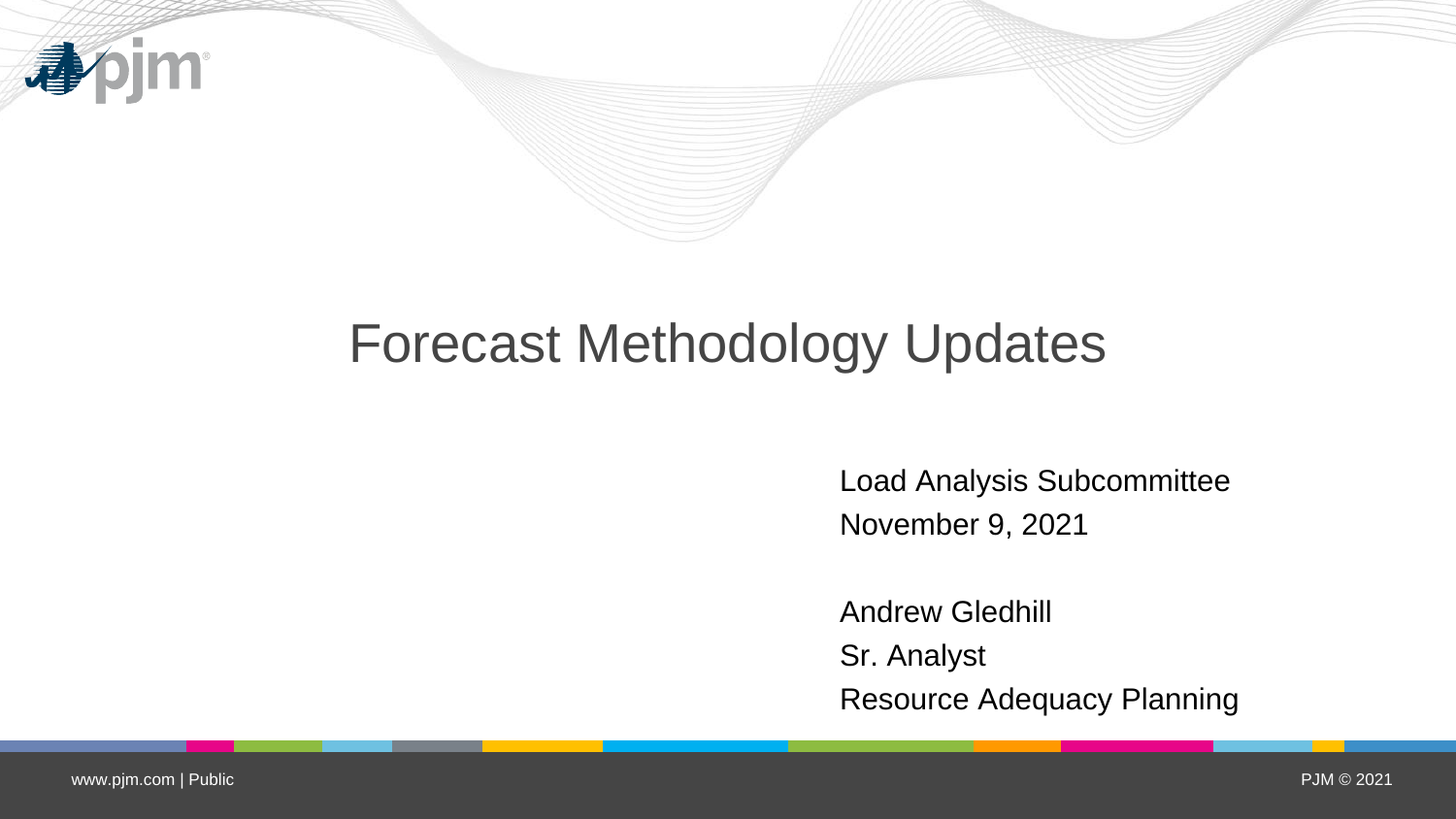

*\* Summer weather parameter is a weighted combination of daily Max THI, average afternoon THI, average morning THI, and average THI lagged 1 day*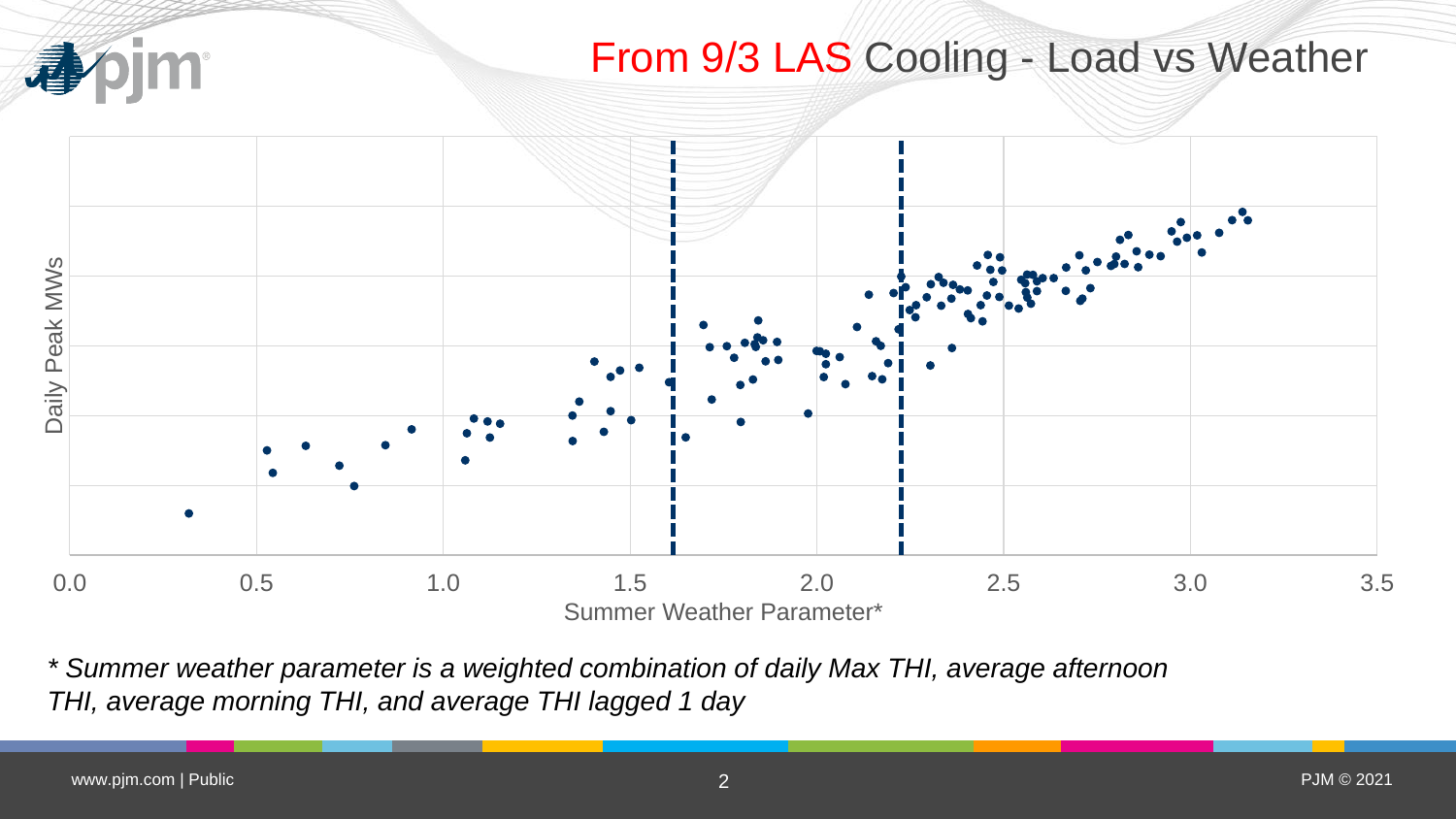

### From 9/3 LAS Cooling Overview

- Segments of spline are modeled against Cool index produced by Sector model process.
- Cooling response in the model changes over time to reflect the evolving state of economic and end-use factors (saturation/efficiency of cooling).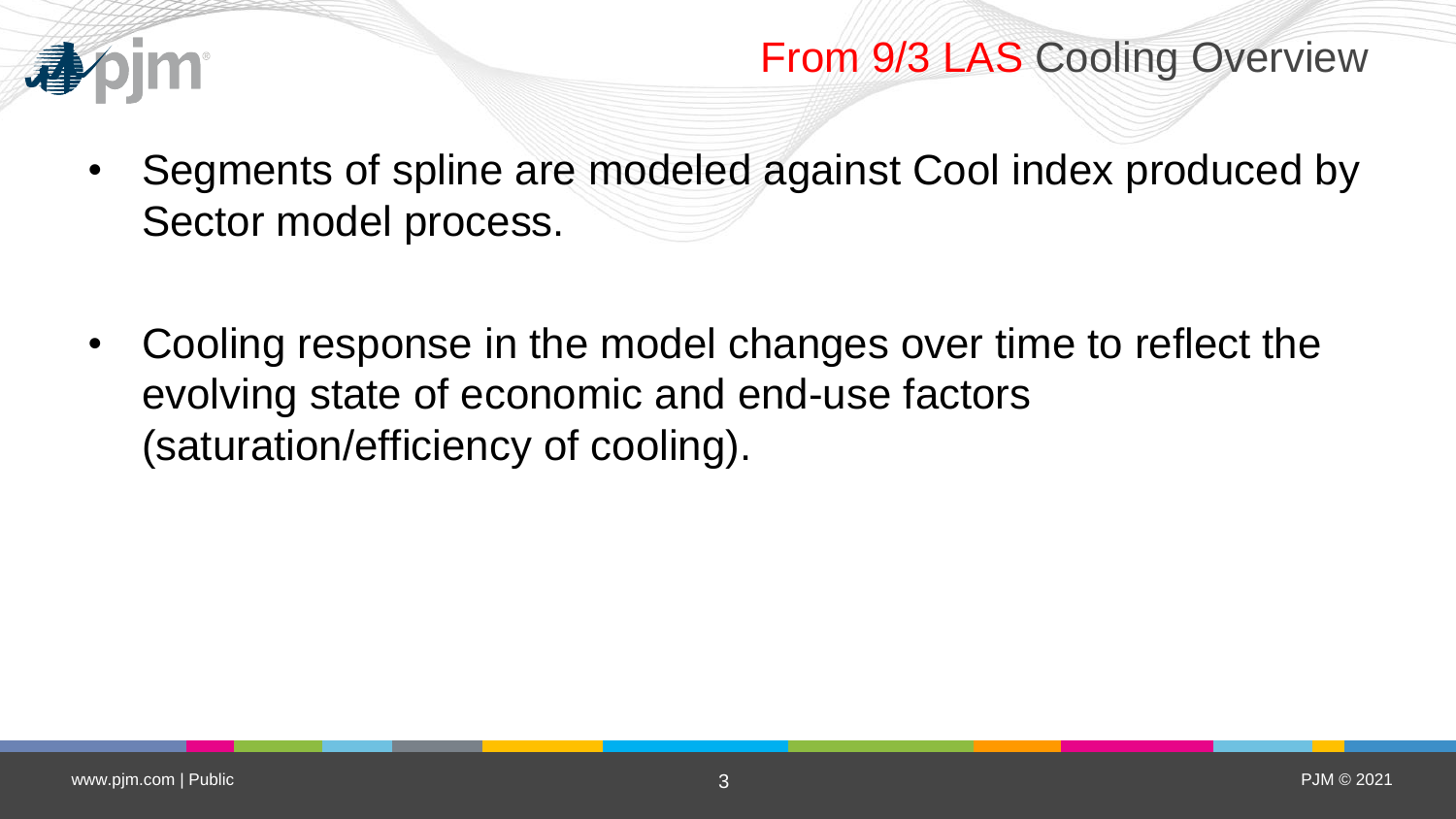

## From 9/3 LAS Cooling Spline – Load vs Weather

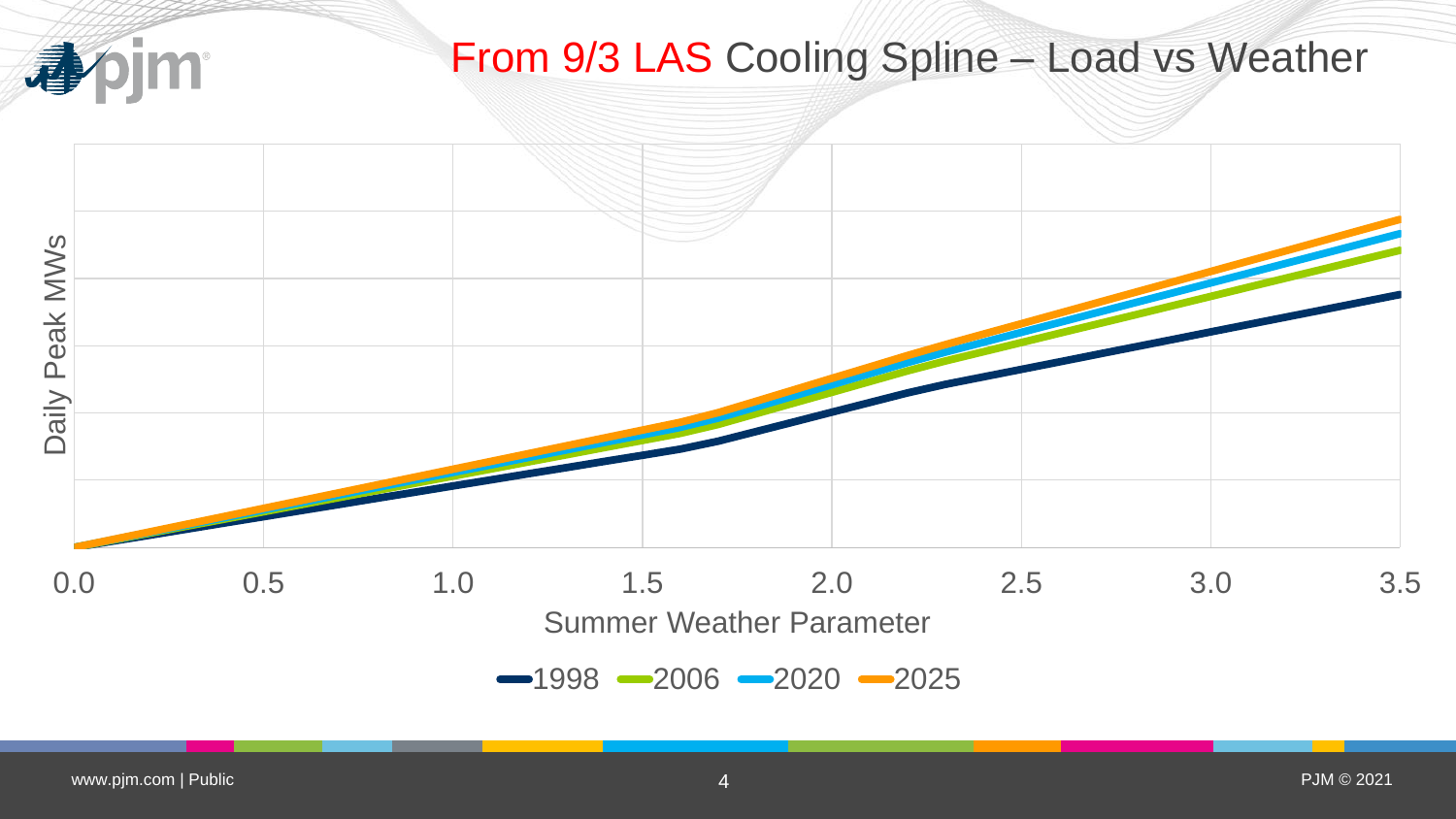

#### Updates to Weather Treatment

- Splines are modeled against XCool, which is Cool index produced by sector model process multiplied with weather
	- $-$  As of 9/3
		- For each spline segment
			- Segment is solved at average weather
			- One segment per forecast year
	- Now
		- For each spline segment
			- Multiple segments per forecast year representing the years in the weather simulation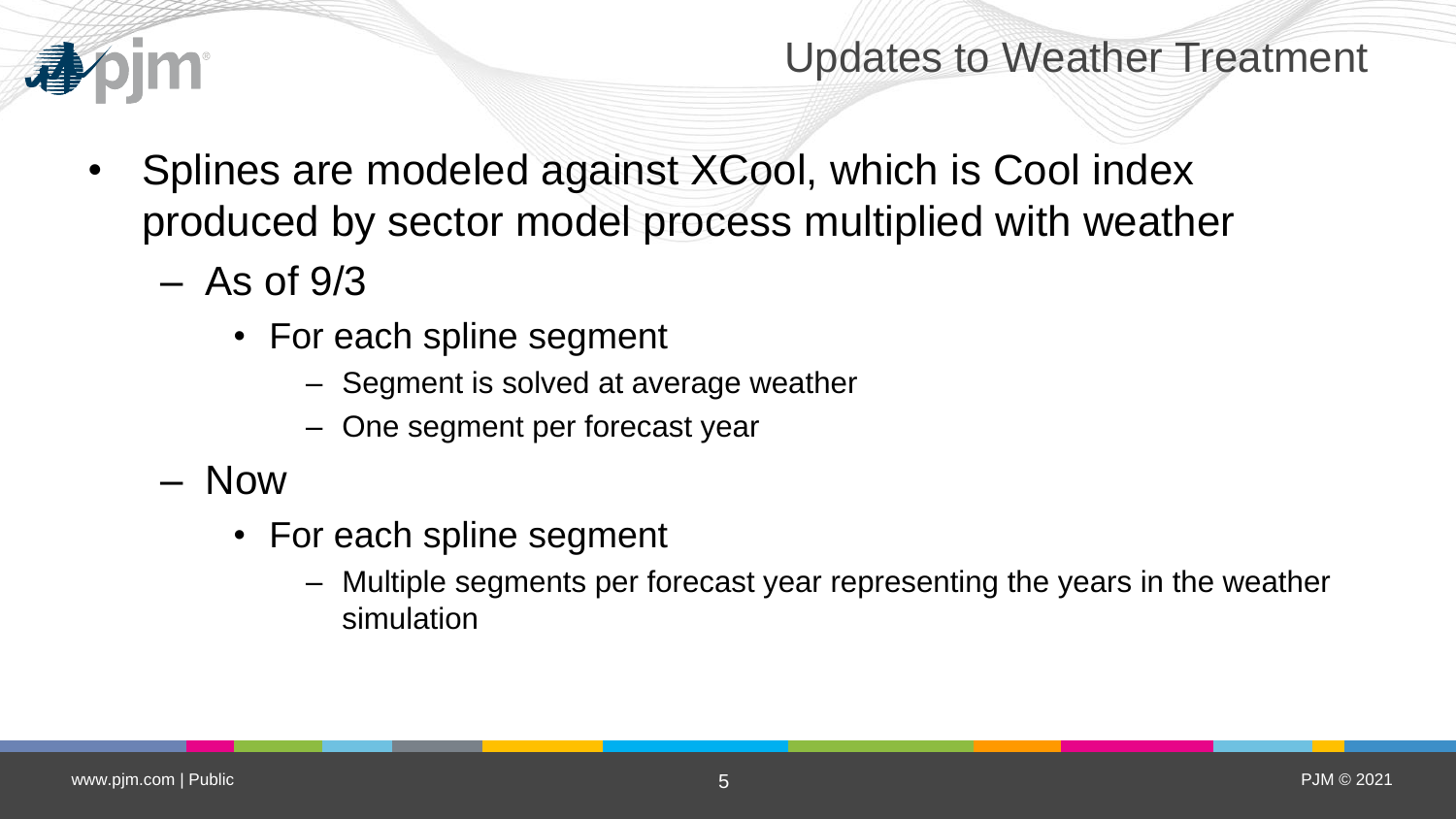

# Cooling Splines Example



Each forecast year for each zone has a set of weather responses that vary by weather simulation year.

*\* Summer weather parameter is a weighted combination of daily Max THI, average afternoon THI, average morning THI, and average THI lagged 1 day*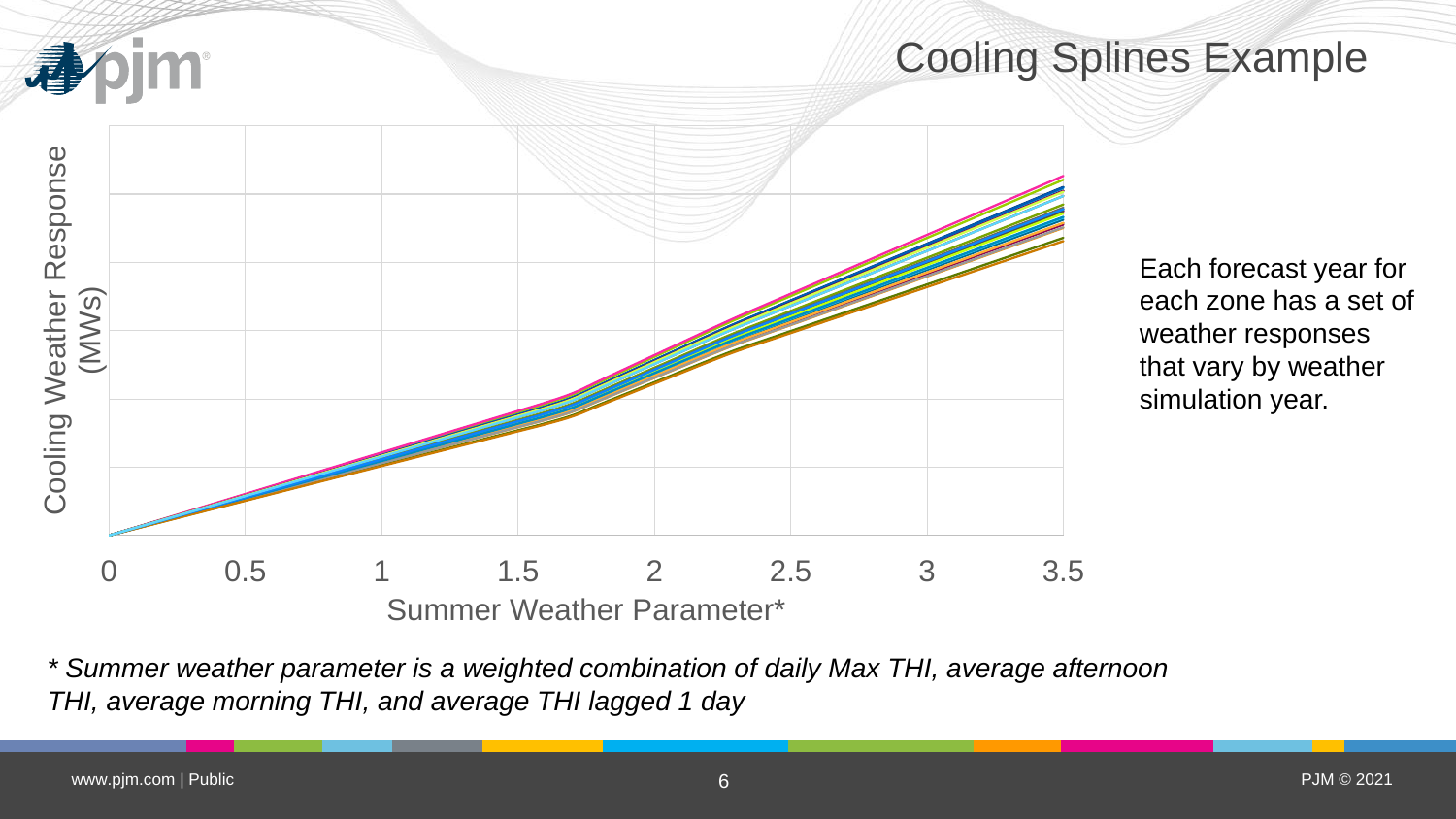

- Weather splines are included in the final model to derive load forecast distributions.
	- At October 4th LAS, splines interacted with weather were included on the right hand side of the equation and the model was allowed to determine the coefficient. Ideally want a coefficient equal to 1.0, though some zones strayed from this and this impacted forecasts.
	- Now, splines are interacted with weather but are used to decrement the left hand side. In other words, load is reduced by weather response in the estimation and then gets re-constituted in the forecast. This fixes the coefficient to 1.0.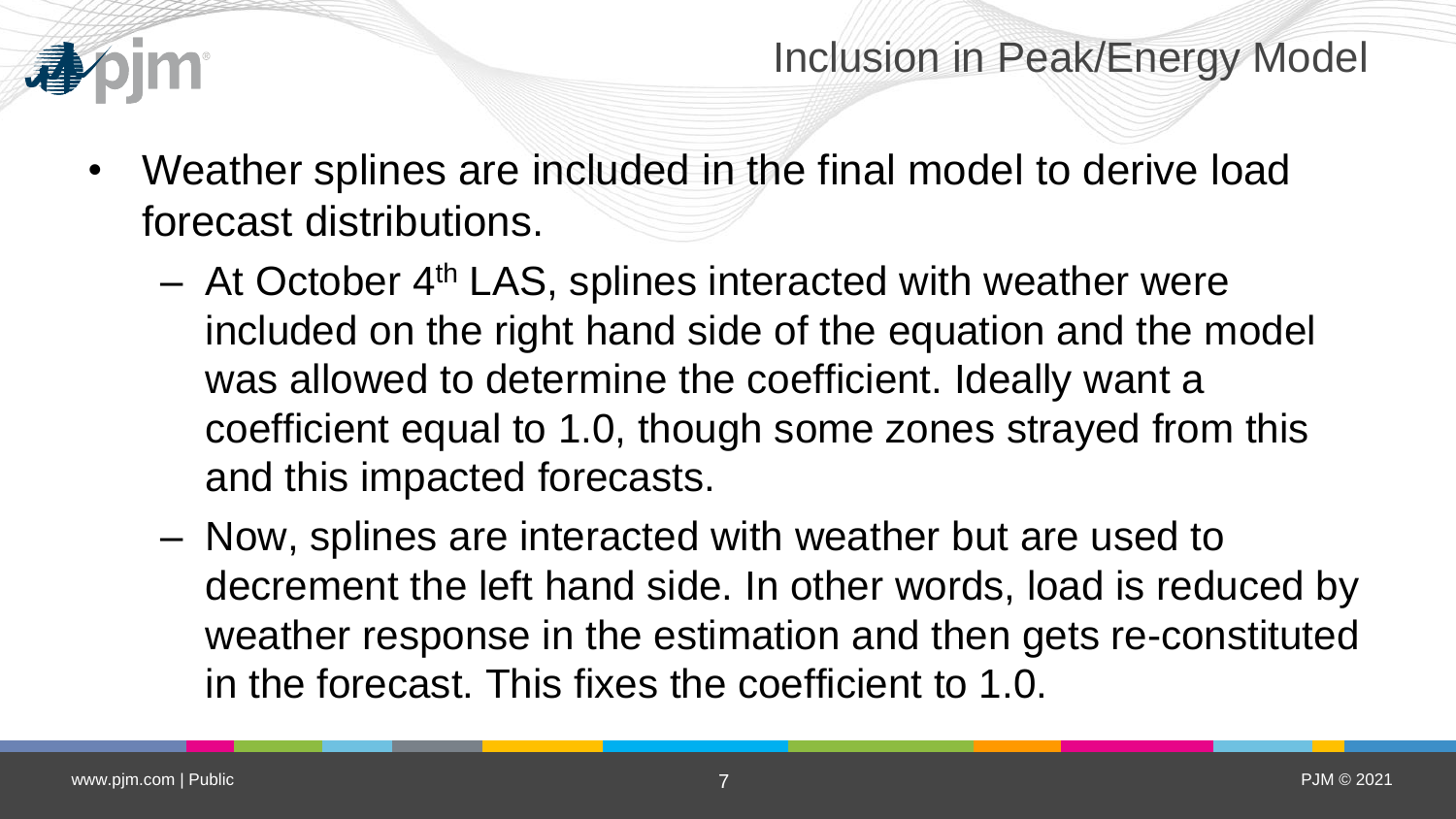

#### *\* This is not an official forecast, it reflects the impacts of the changes discussed.*

www.pjm.com | Public Public Public Public Public Public Reserves and the set of the set of the set of the set of the set of the set of the set of the set of the set of the set of the set of the set of the set of the set of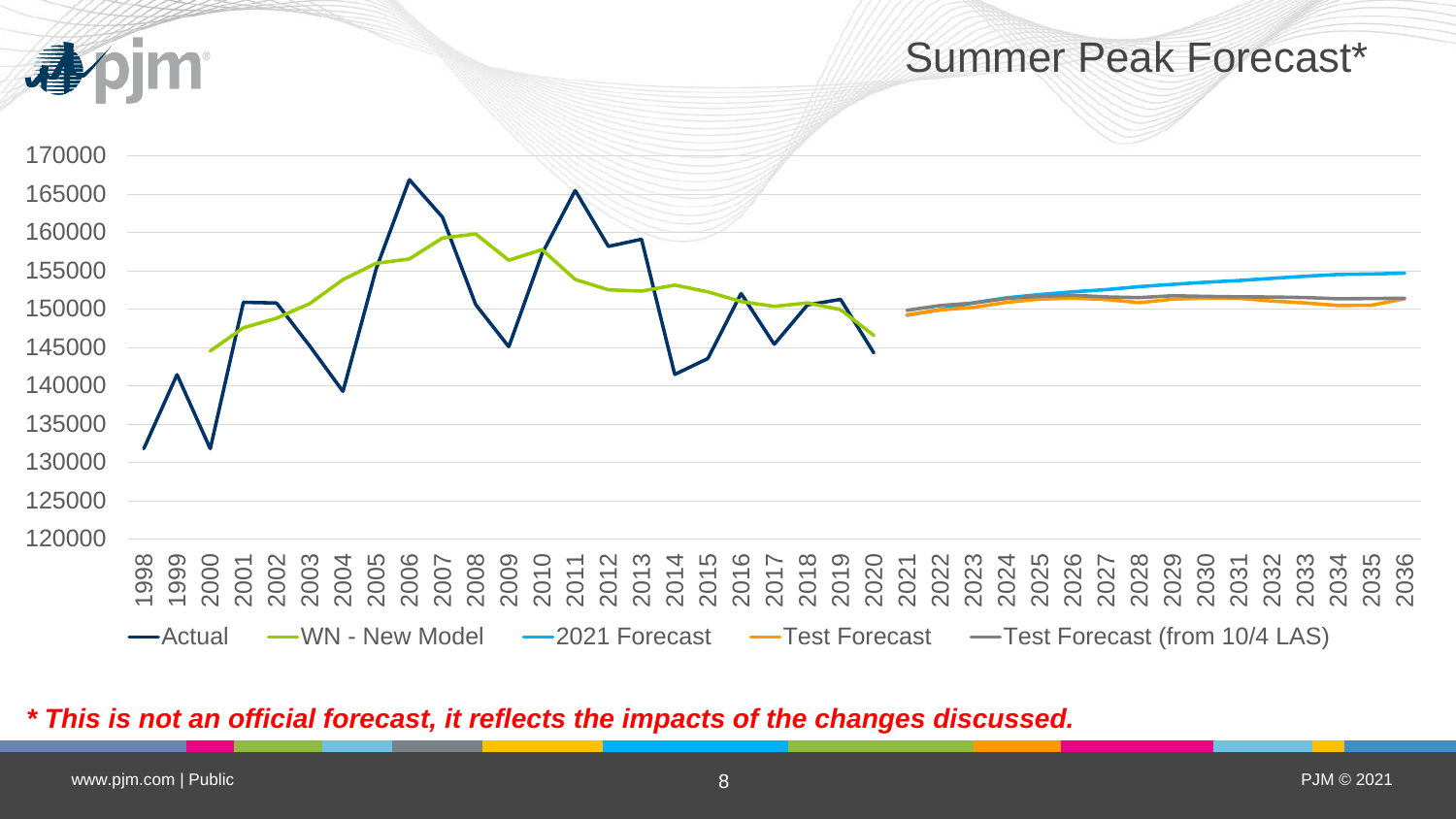Final Thoughts



- Trend variable
	- Forecasts show trend variable through entire forecast time period. Per stakeholder discussion, thinking remains to likely cut off trend at some forecast period (i.e. 5 years out).
- This, along with other materials presented at two prior LAS meetings, summarize methodology changes expected to be implemented for 2022 Load Forecast. Please provide any additional comments ASAP.